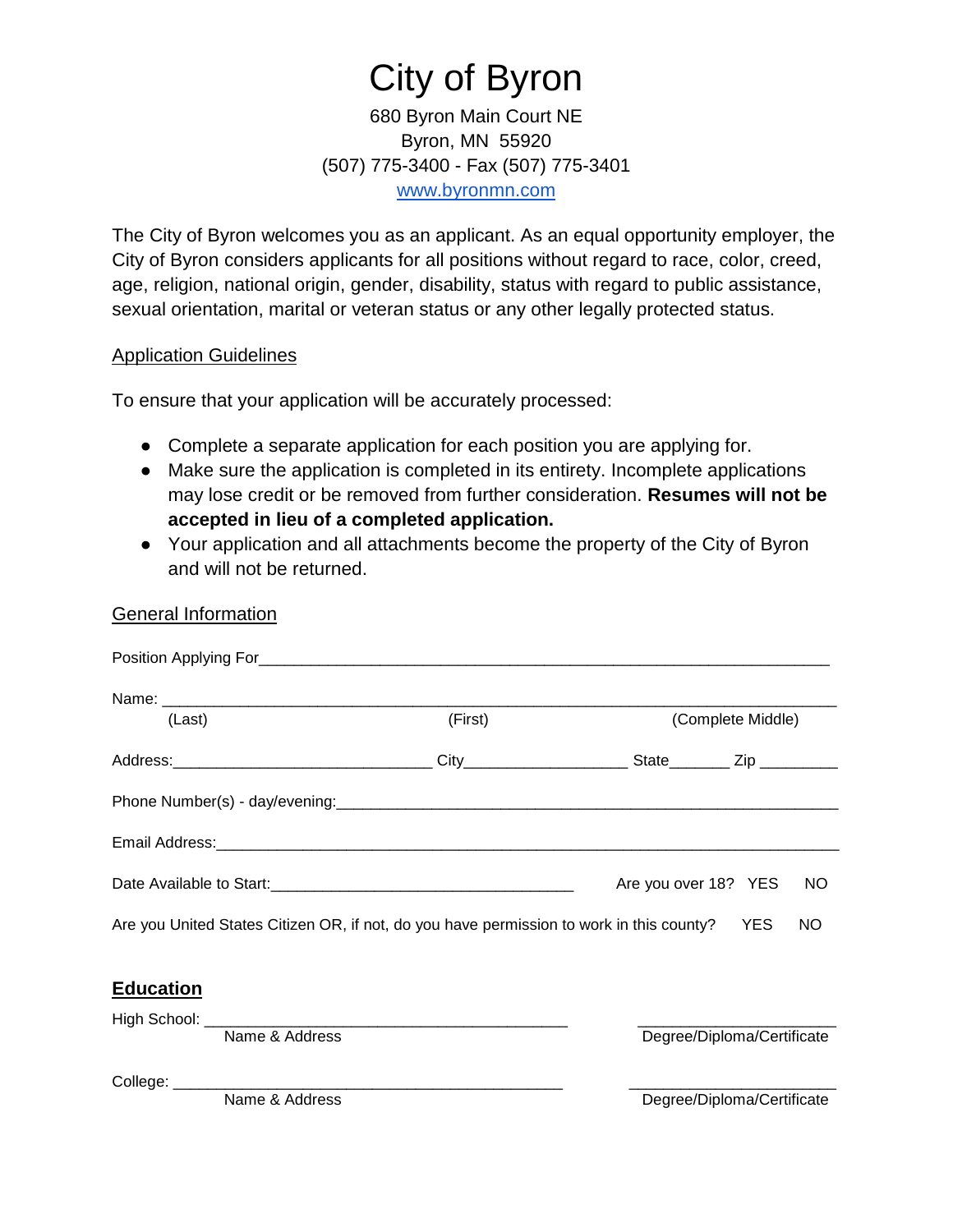## **Other Licenses**

Please list any other licenses, registrations, certificates, or professional memberships that are required or pertinent to the position for which you are applying. If this licensing, etc. is required for the position, and you fail to include a photocopy of it with your application form, your name will be removed from further consideration for the position.

| License or Certificate<br>Number                                                                                         | Licensing Agency | <b>Expiration Date</b> | License |
|--------------------------------------------------------------------------------------------------------------------------|------------------|------------------------|---------|
|                                                                                                                          |                  |                        |         |
| <b>Work/Volunteer History</b>                                                                                            |                  |                        |         |
| Present or Last                                                                                                          |                  |                        |         |
|                                                                                                                          |                  |                        |         |
|                                                                                                                          |                  |                        |         |
|                                                                                                                          |                  |                        |         |
| Hours Works/Week___________________ Job Title___________________________________                                         |                  |                        |         |
| Reason for Leaving <u>entitled and a series of the series of the series of the series of the series of the series of</u> |                  |                        |         |
|                                                                                                                          |                  |                        |         |
|                                                                                                                          |                  |                        |         |
|                                                                                                                          |                  |                        |         |
|                                                                                                                          |                  |                        |         |
|                                                                                                                          |                  |                        |         |
|                                                                                                                          |                  |                        |         |
| Hours Works/Week________________________ Job Title______________________________                                         |                  |                        |         |
| Reason for Leaving <u>Commission Commission and Commission Commission and Commission and Commission and Commission</u>   |                  |                        |         |
|                                                                                                                          |                  |                        |         |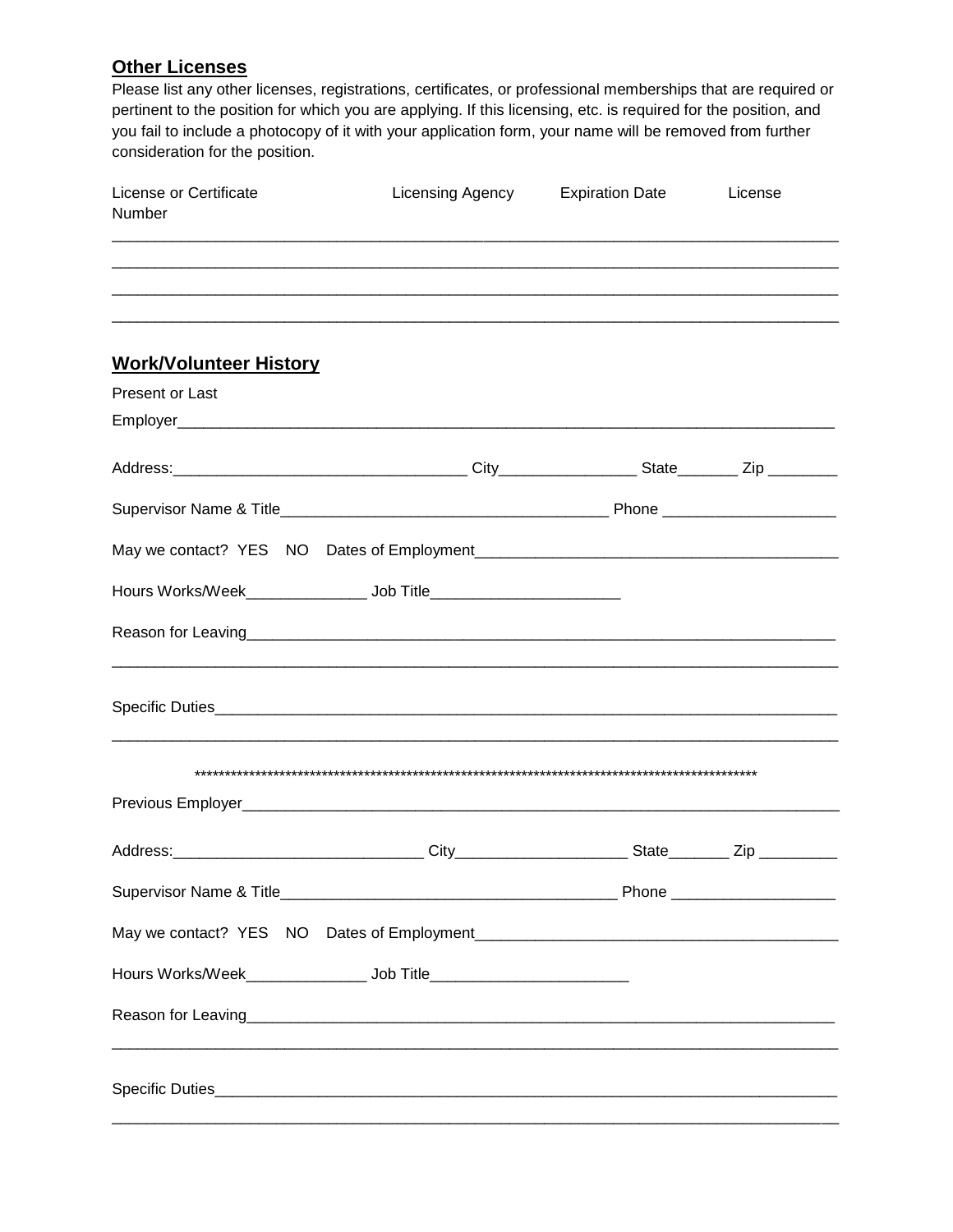| Reason for Leaving <b>Example 2018</b> Reason for Leaving 2018 and 2019 and 2019 and 2019 and 2019 and 2019 and 2019 |  |  |
|----------------------------------------------------------------------------------------------------------------------|--|--|
|                                                                                                                      |  |  |
|                                                                                                                      |  |  |
| References - From a work/volunteer environment.                                                                      |  |  |
|                                                                                                                      |  |  |
|                                                                                                                      |  |  |
|                                                                                                                      |  |  |
|                                                                                                                      |  |  |
|                                                                                                                      |  |  |
|                                                                                                                      |  |  |
|                                                                                                                      |  |  |
|                                                                                                                      |  |  |
| Name<br>Address                                                                                                      |  |  |

## **Accommodations**

Do you have any physical or health limitations that would require special or reasonable accommodations by the City: YES NO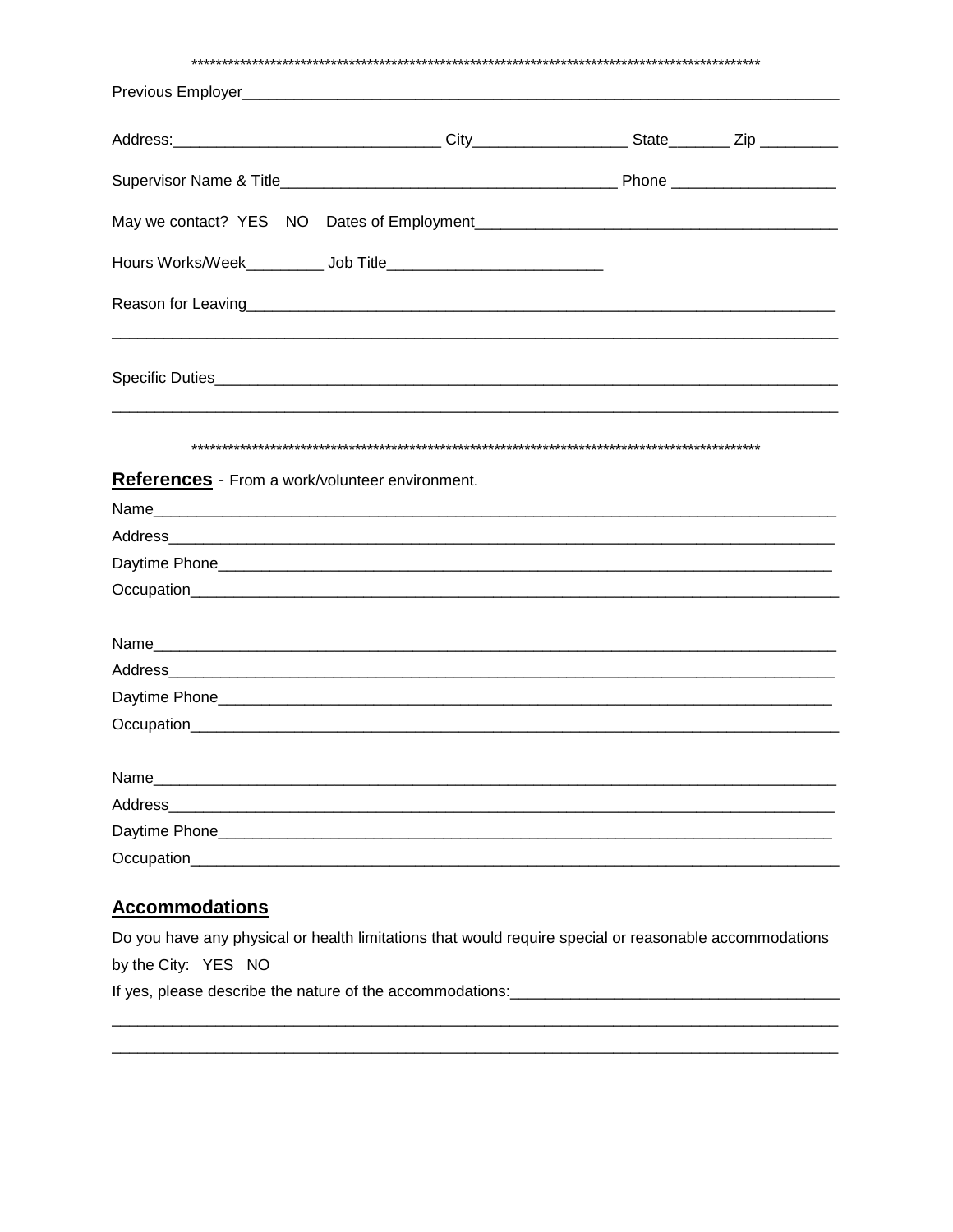## **Veterans Preference**

#### **You are not required to supply this information, but we cannot award veteran points without it.**

Preference points are awarded to qualified veterans and spouses of deceased or disabled veterans to add to their exam results. Points are awarded subject to the provisions of Minnesota Statutes 43A.11. To be eligible for veteran's preference points you must:

1. Be separated under honorable conditions from any branch of the armed forces of the United States after having served on active duty of 181 consecutive days or by reason of disability incurred while serving on active duty, and be a citizen of the United States or resident alien; or be the surviving spouse of a deceased veteran (as defined above); or be the spouse of a disabled veteran who, because of the disability, is not able to qualify; AND

2. NOT be currently receiving or eligible to receive monthly veteran's pension based exclusively on length of military service.

The information you provide on this form will be used to determine your eligibility for veteran's preference points.

YOU MUST SUPPLY A COPY OF YOUR DD214. Disabled veterans must supply Form FL-802 or an equivalent letter from a service retirement board. Spouses applying for preference points must supply their marriage certificate, the veteran's DD214 and FL-802 or death certificate.

If you supply the supporting documentation by separate mail, your name and the position applied for must be included.

#### **ARE YOU APPLYING FOR VETERAN'S PREFERENCE POINTS? YES NO**

|                                                                | Supporting documentation: ______________ is attached __________________will be submitted within 7 days. |  |
|----------------------------------------------------------------|---------------------------------------------------------------------------------------------------------|--|
|                                                                | Veteran: ________ Self _________ spouse, if spouse, veteran's name: ________________________________    |  |
|                                                                |                                                                                                         |  |
|                                                                |                                                                                                         |  |
|                                                                |                                                                                                         |  |
| Are you receiving or eligible for a military pension? YES NO   |                                                                                                         |  |
| Do you have a compensable service-related disability?  YES  NO |                                                                                                         |  |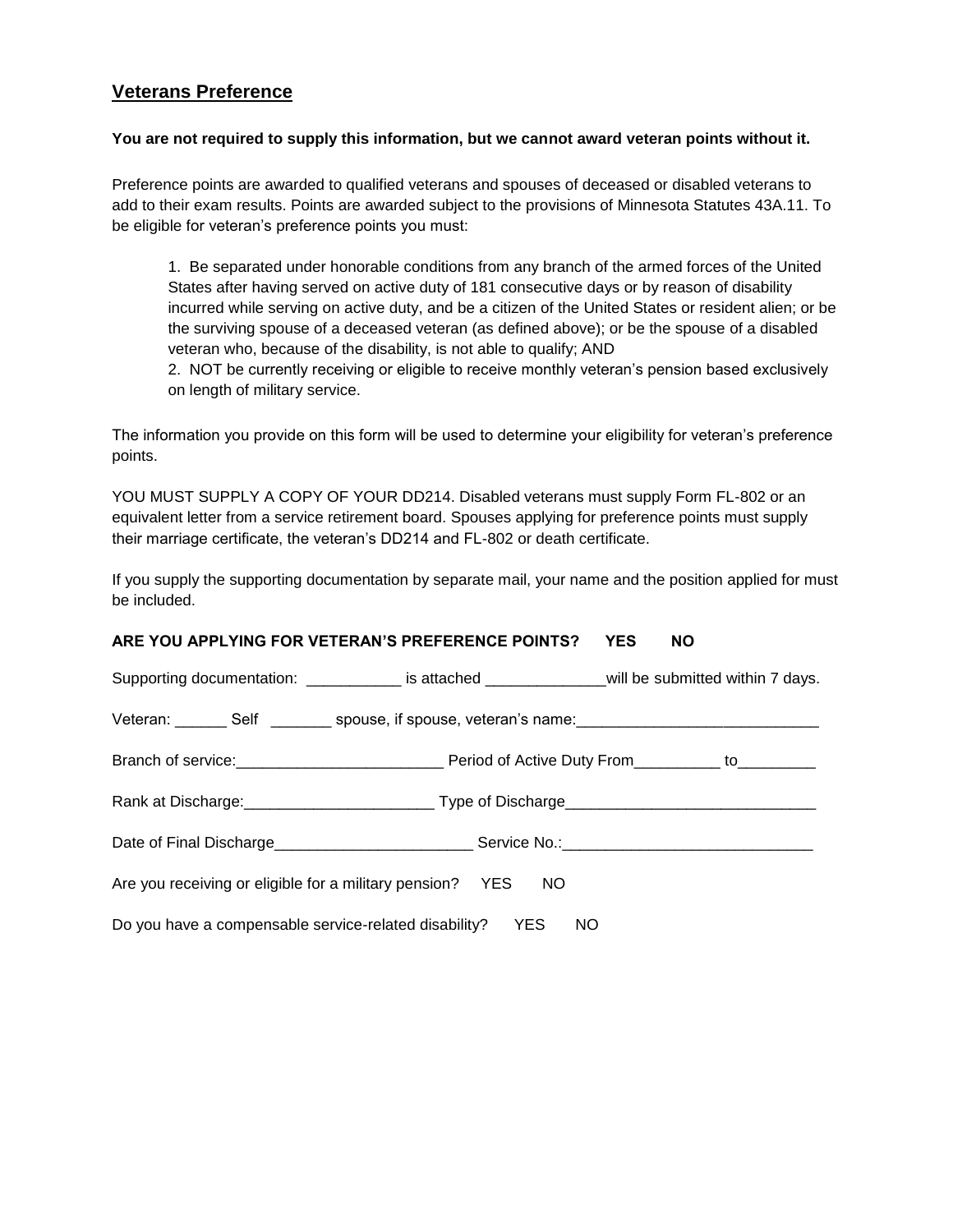## **Tennessean Warning**

In accordance with the Minnesota Government Data Practices Act, the City of Byron is required to inform you of your rights as they relate to the private information collected from you. Private data is information which is available to you, but not to the public; the personal information we collect about you is private. Minnesota Statutes 13.04 and 13.43 are two sections that govern what affects you as an applicant for employment at the City of Byron. All data collected is considered private except for the following:

| 1. Your Veteran's status | 2. Relevant test scores      |
|--------------------------|------------------------------|
| 4. Your iob history      | 5. Your education & training |

- 3. Your rank on our eligibility list
- 6. Your work availability

Your name is considered private information; however, if you are selected to be interviewed as a finalist, your name becomes public information.

 The data supplied by you may be used for such other purposes as may be determined to be necessary in the administration of personnel policies, rules and regulations of the City of Byron. Furnishing social security numbers, date of birth (unless a minimum age is required), sex, age group, and disability data is voluntary, but refusal to supply other requested information will mean that your application for employment may not be considered.

 Private data is available only to you, to appropriate City employees, and others as provided by State and Federal law who have a bonafide need for the data. Public data is available to anyone requesting it and consists of all data furnished in the application for employment which is not designated in this notice as private data.

 Except for race, sex, age and disability data, the information you give us about yourself is needed to identify you and to assist the City of Byron in determining your suitability for the position for which you are applying. Race, sex, age, and disability data are used in summary form by the City to monitor protected class employment and to meet Federal, State and local reporting requirements.

## **Applicant Certification**

1. I certify that answers given herein are true and complete to the best of my knowledge.

2. I authorize investigation of any and all information which may concern my current and previous employment record, including results of State or Federally mandated drug and/or alcohol tests. I hereby release my present and former employers to release job related information to the City of Byron, or its agent on its behalf. However, I understand that if, in the Employment Experience section, I have answered "No" to the question "May we contact this employer?" Contact with the employer will not be made without my specific authorization.

3. I understand that this application is not intended to be a contract of employment.

4. I understand the above statement "Tennessean Warning" regarding the Minnesota Government Data Practices Act (MN Statutes 13.04 and 13.43).

5. I certify that I am fully aware of the essential functions of the position for which I am applying and am capable of carrying them out with or without reasonable accommodations.

6. I understand that providing false information on this application may result in dismissal from any position gained on the basis of that false information.

7. I understand, acknowledge and agree that no offer of employment is valid or binding until formal approval by the City Council and that until such approval that the City shall not be liable for any reliance on any oral or written offers of employment made to me.

| Applicant<br>Sidnaftli | )atr<br>້ |
|------------------------|-----------|
|                        |           |